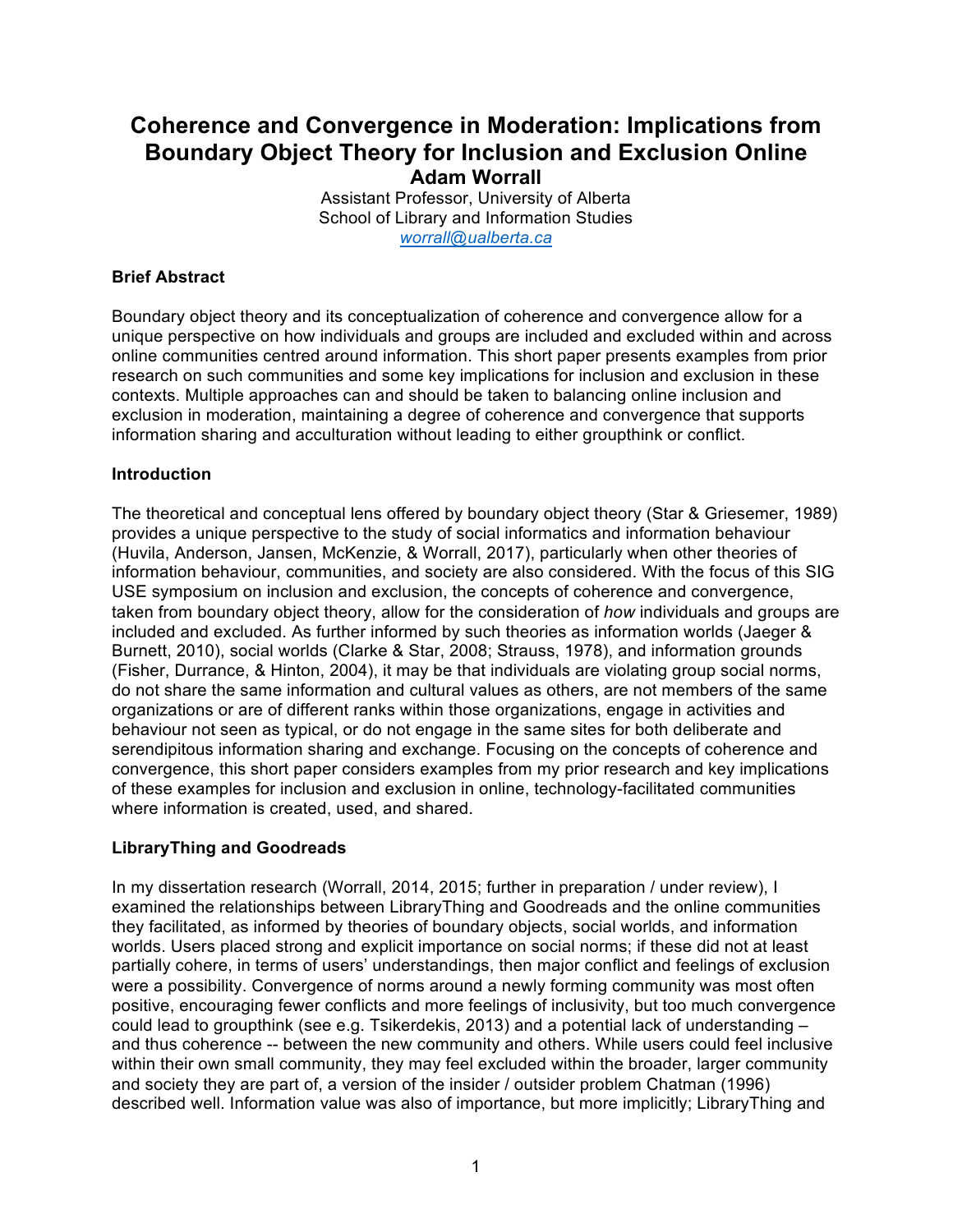Goodreads facilitated the often-invisible work (Star & Strauss, 1999) of expressing values, translating them, and establishing some – but not too much – coherence. Communities that tolerated a degree of divergence in values were healthier and had happier members, who expressed feelings of "family," "real friendship," and "real community" (Worrall, 2015 and in preparation / under review).

## **Academia StackExchange**

Similar dynamics have been observed in recent collaborative research on Academia StackExchange (Academia SE; Worrall, Osolen, & Cappello, 2017; further in preparation), examining the socio-emotional motivations of users for information sharing and exchange on the site. Norms played a strong motivational role here as well, as did the desire to contribute to a sense of community and the self-efficacy of users in expressing their competency in sharing information. However, unlike many users of LibraryThing and Goodreads Academia SE users are less interested in becoming part of a community around or within the site itself. Instead, they are more interested in learning about and becoming part of broader academic communities, in a way similar to but not perfectly aligned with legitimate peripheral participation (Lave & Wenger, 1991).

While boundary object theory was not an explicit lens for analysis in this study, the dynamics of coherence and convergence and their implications of reasons for inclusion and exclusion can be seen again. Academia SE users' desire is for acculturation in the form of coherence to the broader community of academia, which should lead to greater information sharing within academia (cf. Haythornthwaite, 2006; Kazmer et al., 2014) and a feeling of inclusion within the academic community. Most users do not feel included in Academia SE as a "real community"; the site is more directly inclusive of relevant, useful, and valued information, but is not as inclusive socially (see also Worrall, Osolen, & Cappello, 2017).

From more recent interviews with Academia SE users, strong divisions between the social norms and information values of frequent and infrequent users have emerged that may be causing at least an undercurrent of conflict. There is a clear sense of the site's purpose being purely informational among moderators and frequent or long-term users; they focus on including the most useful information and exclude that seen as irrelevant or extraneous, such as personal details that will not help another user who may come across a given question and its answers. In comparison, those who primarily interact, share, and engage elsewhere have told us they feel the site lacks empathy and personality, and is daunting to and potentially excludes new users who do not understand – i.e. cohere with – the norms, rules, and values (explicit and implicit) of the site. Less experienced Academia SE users can feel excluded if their questions or answers are edited to remove contextual details or altogether removed by more established users and moderators, instead of empathetic and knowledgeable help being provided through answers and comments. These feelings of exclusion may increase further if they are unfortunate enough to observe or directly face some of the bitterness, distaste, and animosity expressed by a few Academia SE users who have a strong motivation of self-efficacy and feel self-important, even if these values also do not cohere with those of the site or of academia (Worrall, Osolen, & Cappello, 2017). Both greater coherence and convergence among the site's new and experienced users, and a greater acceptance of divergences from that coherence by experienced users and moderators, may help reduce this undercurrent and make Academia SE less daunting for those new to it and to academia.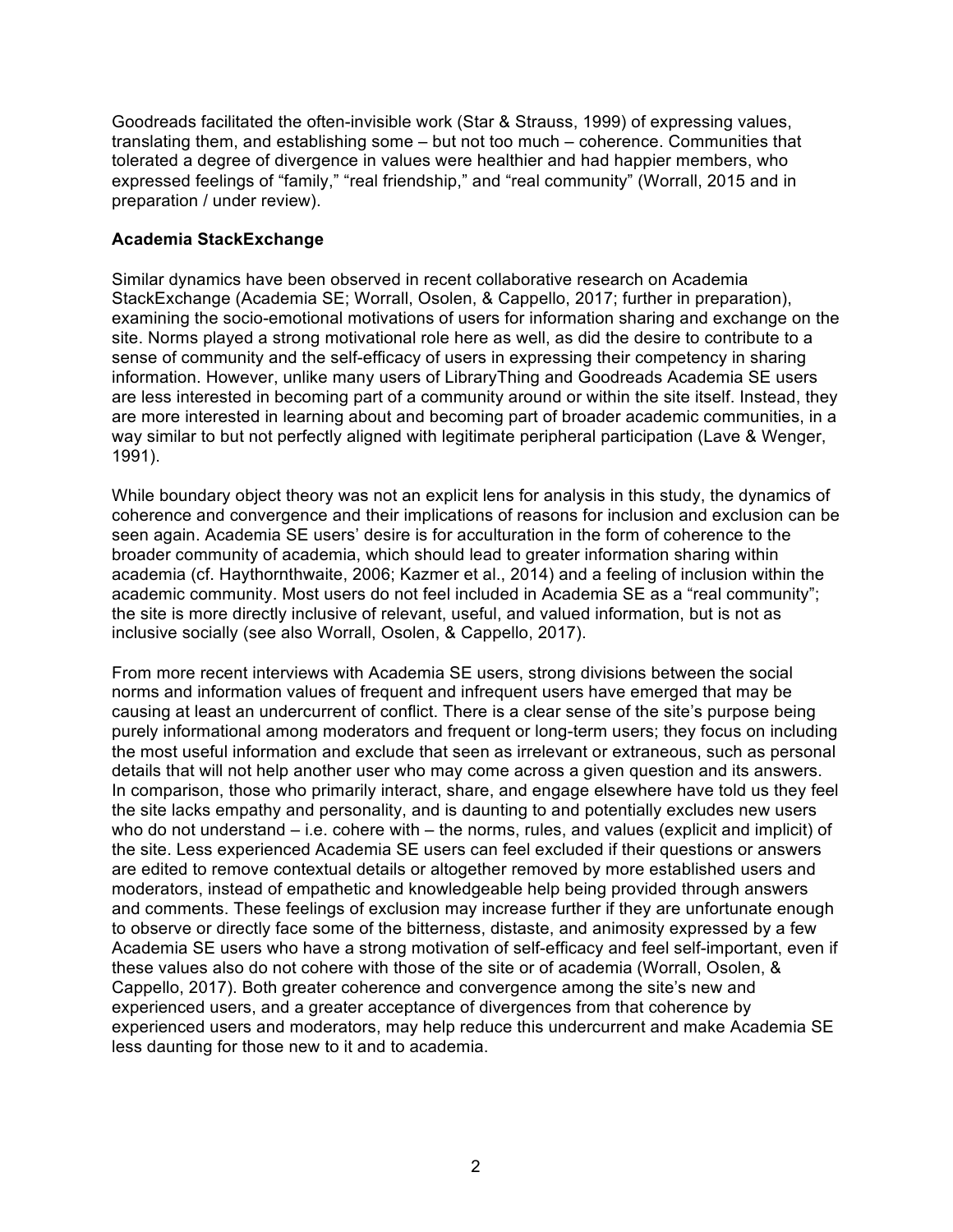# **Immigrants and Expatriates**

Many populations that use ICTs and online communities as sources of and places to share information already feel excluded due to pre-existing differences. Immigrants and expatriates, being new to a country, find information sharing via social media an important part of finding information and social support; connecting the global and local elements of their lives and become more included in both; improving their social, emotional, and psychological well-being; and increasing their inclusive and coherent understanding of information, culture, and community (Caidi, Allard, & Quirke, 2010; Fisher, Durrance, & Hinton, 2004; Mehra & Papajohn, 2007). While we know relatively little about immigrants and expatriates' information sharing within and across online communities, we know that feelings of inclusion associated with becoming settled in a new country can often be associated with feelings of inclusion, coherence, and convergence within a smaller group, such as an online community (Chien, 2005).

In recent collaborative work examining information sharing by and cultural memory for immigrant and expatriate members of Twitter (Worrall & Hyduk, 2016; Hyduk & Worrall, 2016), we found that information value determination and negotiation are key for immigrants and expatriates online, with information which can be used in their daily lives seen as most important. This study also did not explicitly include boundary object theory in its lens of analysis, but the importance of contextual and cultural values for immigrants implies a strong role for boundaries. Where values are inclusively shared, common ground forms within subgroups; in boundary object theory terms, these subgroups may converge as communities around common informational and cultural values. Although our findings are still preliminary on whether convergence – and thus even greater feelings of inclusivity – truly occurs, immigrant and expatriate interviewees have expressed that their information sharing via Twitter and other forms of social media – particularly blogging and other social networks – has helped them feel more included both in their new country and in a broader population of immigrants and expatriates worldwide. Further research is planned to learn further about immigrants and expatriates' use of social media and their motivations for doing so in sharing information online, and to what degree coherence and convergence of communities occurs in this process.

#### **Implications and Conclusions**

Facilitation of such information-centric and information-sharing communities through ICTs, systems, and services thus needs to strike a careful balance. Inclusivity of social norms and informational and cultural values must be high enough to reduce groupthink and allow for some deviances from what is accepted by established members, so that new members do not feel excluded from an existing "club." At the same time, norms and values that clearly deviate in ways that could cause significant conflict may be best excluded somehow, but gently enough so as to encourage the acculturation and eventual inclusion of new members and users.

Such facilitation should allow for users to form smaller convergent groups and communities within the larger one, and specifically allow for information behaviour, sharing, and exchange both within and beyond these boundaries. Both LibraryThing and Goodreads have provided for this, but at different levels and through different means. At the time of my study (see Worrall, 2014) there was less overall coherence and greater concerns over exclusion among Goodreads users, because the site's overall culture was under threat from Amazon's acquisition and Goodreads groups are more autonomous than LibraryThing groups. Users felt included within these groups, but excluded from the broader Goodreads culture as Amazon's policies led to changes in norms and values, for example in the acceptance of critique of authors' personal beliefs and politics. In short, Amazon did not fully consider the implications of changes in the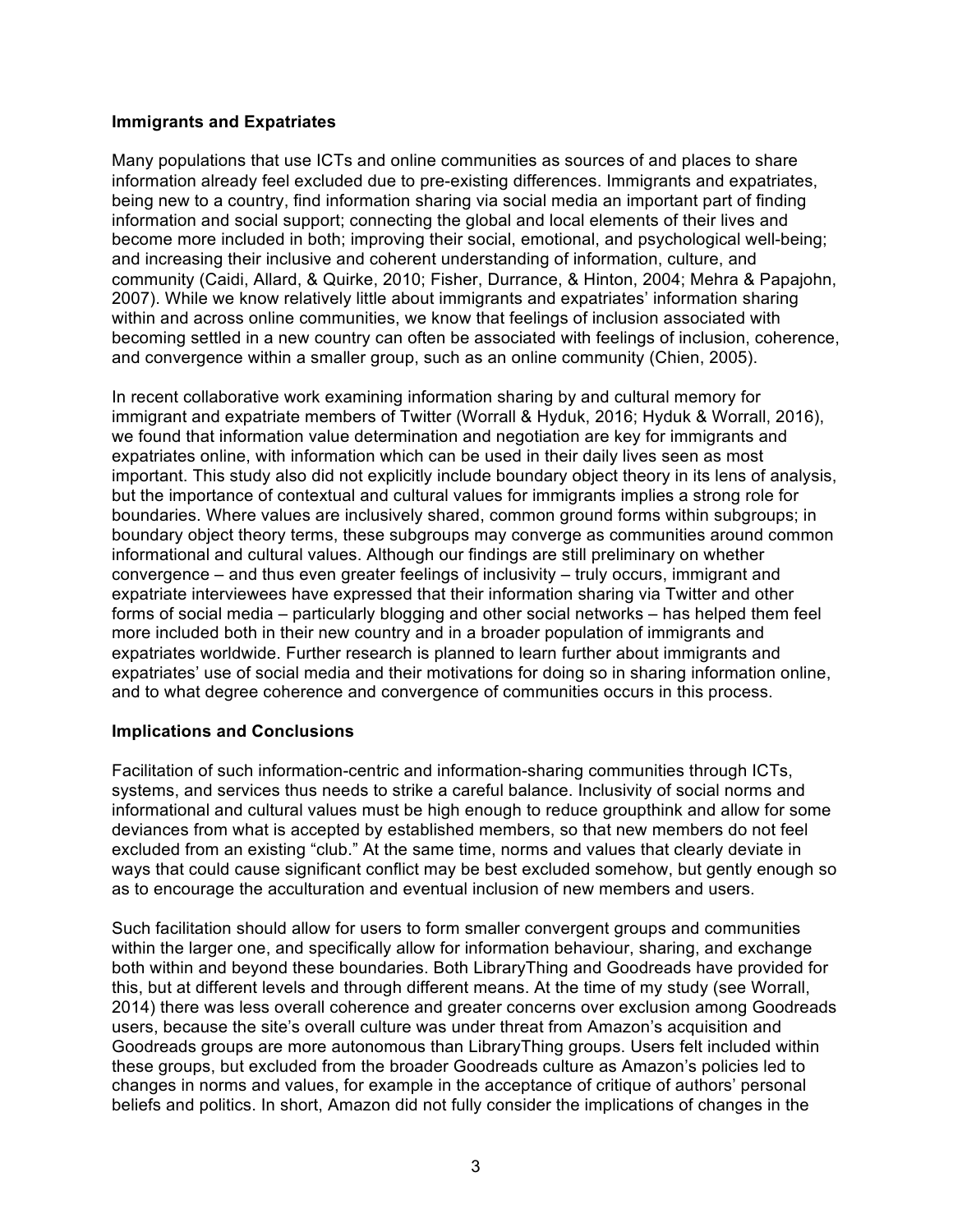boundary object Goodreads served as, and thus was – unintentionally or not – excluding some users from the broader community. Similarly, moderators and frequent users of Academia SE may be too exclusionary in their behaviour, instead of reaching out to new site users and those new to academia as a whole. Academia SE may also benefit from additional opportunities for members to establish social ties and feel included within a convergent sub-community, as is possible with LibraryThing and Goodreads.

Finally, the use of both Twitter and other social media by immigrants and expatriates speaks to another way inclusion and exclusion may be balanced. Different online communities and forms of social media may have different norms and values, but may be used by the same users to engage with different sets of people or in different kinds of information sharing. Some information and users may be excluded from one community, but welcomed in another; a discerning user can balance both and take advantage of each and its constituent subcommunities (e.g. as represented by Twitter hashtags, Facebook groups, or blogging networks). These different forms of social media are an important focus of planned future research on this population.

Further research should consider coherence, convergence, inclusion, and exclusion in moderation: In information-centric online communities, some of all of these is good, but too much of any one can lead to groupthink and conflict, either explicit in the content shared by users or implicit in the undercurrents of the community. Researchers can study the explicit and implicit content, norms, values, and behaviours of communities, drawing on theories including information grounds, information worlds, social worlds, and boundary objects. In this way, we learn more about the community and how its social, cultural, cognitive, and informational structure and context may be leading to an unhealthy lack of balance in inclusion and exclusion that leaves many users uneasy in their information sharing.

#### **Acknowledgements**

Thanks to Michelle Kazmer, Gary Burnett, Sanghee Oh, Alyssa Hyduk, Rachel Osolen, and Alicia Cappello for their help and assistance in the studies discussed herein.

# **References**

- Caidi, N., Allard, D., & Quirke, L. (2010). Information practices of immigrants. *Annual Review of Information Science and Technology*, *44*, 491–531. doi:10.1002/aris.2010.1440440118
- Chatman, E. A. (1996). The impoverished life-world of outsiders. *Journal of the American Society for Information Science*, *47*, 193–206. doi:10.1002/(SICI)1097-4571(199603)47:3<193::AID-ASI3>3.0.CO;2-T
- Chien, E. H. M. (2005). *Informing and involving newcomers online: Users' perspectives of Settlement.Org* (Master's thesis). University of Toronto, Toronto, ON, Canada. Retrieved from ProQuest Dissertations and Theses. (MR07290)
- Clarke, A. E., & Star, S. L. (2008). The social worlds framework: A theory/methods package. In E. Hackett (Ed.), *Handbook of science and technology studies* (pp. 113–137). Cambridge, MA: MIT Press.
- Fisher, K. E., Durrance, J. C., & Hinton, M. B. (2004). Information grounds and the use of needbased services by immigrants in Queens, New York: A context-based, outcome evaluation approach. *Journal of the American Society for Information Science and Technology*, *55*, 754–766. doi:10.1002/asi.20019
- Haythornthwaite, C. (2006). Articulating divides in distributed knowledge practice. *Information, Communication, and Society, 9*, 761–780. doi:10.1080/13691180601064113